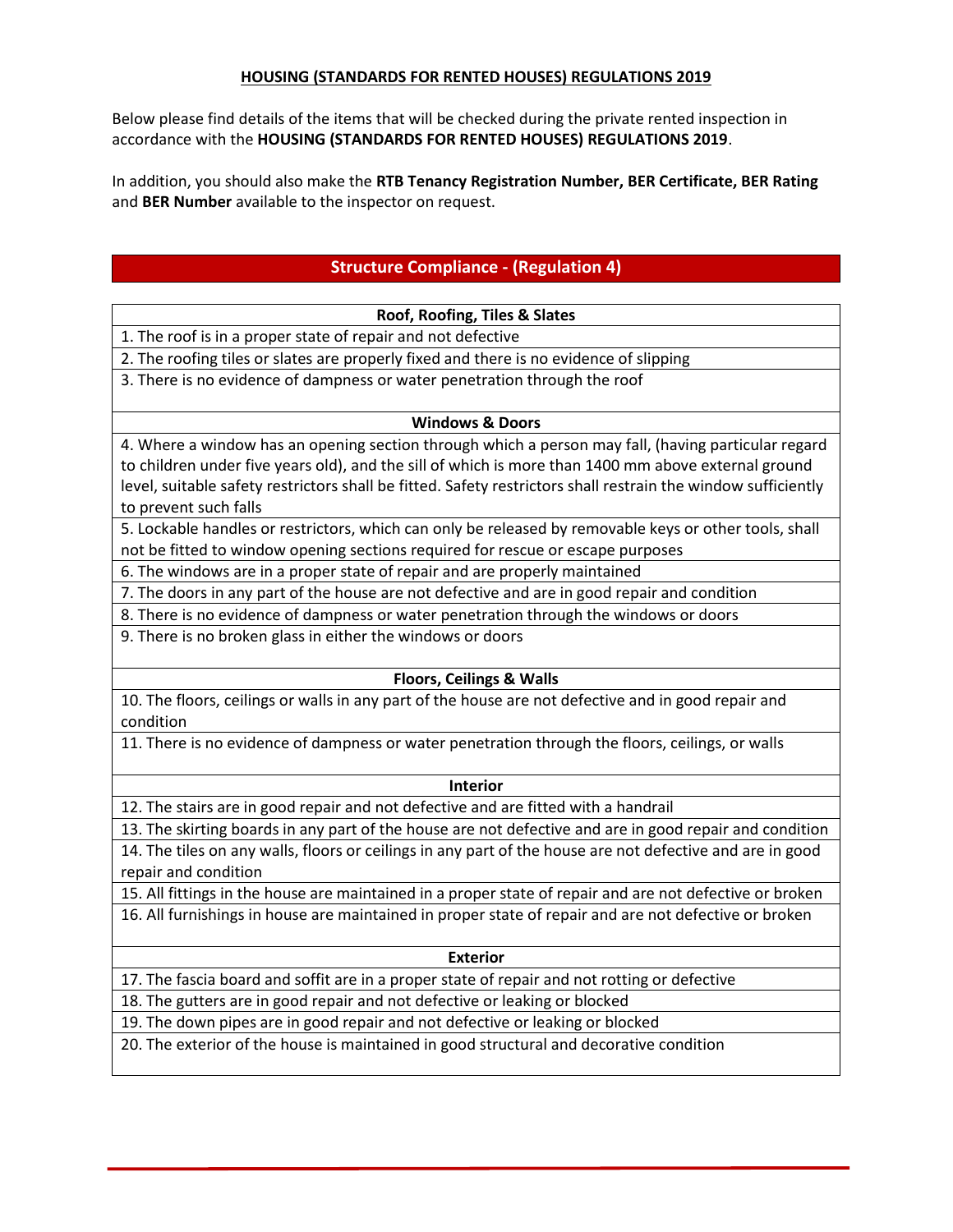### **Garden & Common Areas**

21. The common areas throughout the building are maintained in a clean and tidy condition and are not obstructed in any way

22. The gardens and yard areas of the houses are maintained in a clean and tidy condition with no accumulation of rubbish or obsolete materials and the grass, tree, shrubs and other vegetation are maintained in a tidy condition

# **Sanitary Facilities Compliance - (Regulation 5)**

**Sanitary Facilities Compliance**

1. There is a toilet, with a dedicated wash hand basin adjacent thereto with continuous supply of cold water and a facility for the piped supply of hot water, all in good working order

2. There is a bathroom containing either a fixed bath or shower with a continuous supply of cold water and a facility for the piped supply of hot water, all in good working order

3. The room(s) listed at 1 and 2 above are within the house

4. The room(s) listed at 1 and 2 above are separated from adjacent rooms or spaces by a wall with a door

5. The room(s) listed at 1 and 2 above have separate means of ventilation

6. There is adequate hot and cold water storage capacity

7. The drains serving the wash hand basins, sinks, baths, showers and toilets allow waste to flow freely.

8. The facilities at 1 and 2 are properly insulated and secured

# **Heating Facilities Compliance - (Regulation 6)**

### **Heating Facilities Compliance**

1. Does each habitable room have a permanently fixed heating appliance(s) capable of providing effective heat

2. The heat producing appliance is capable of being independently managed by the tenant

3. The heat producing appliance is capable of providing effective heat

4. The heat producing appliance is in working order and is serviced and maintained in accordance with the manufacturer's guidance and current standards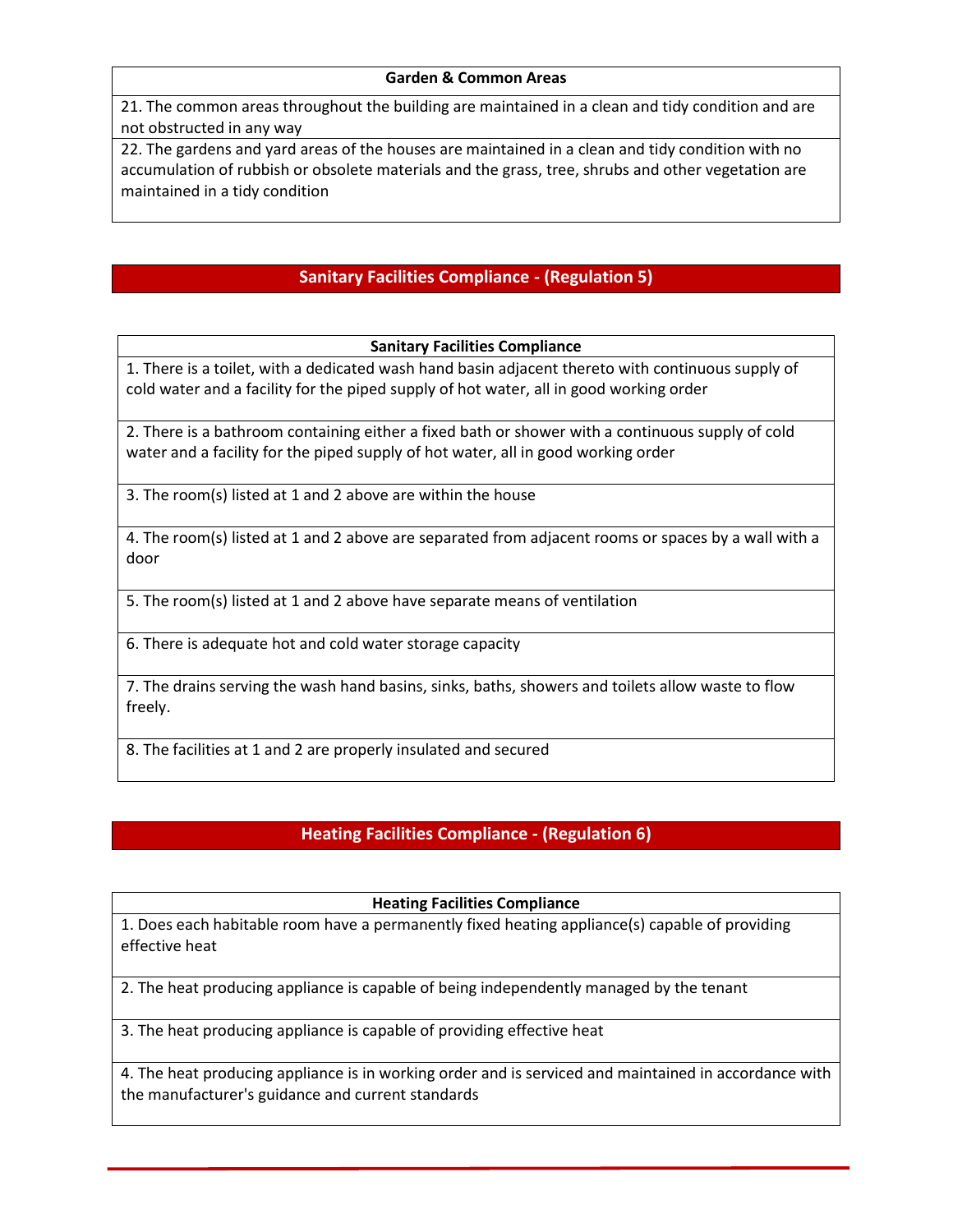5. The heat producing appliance has an adequate supply of air to it for combustion and for the efficient working of any flue pipe or chimney. The heat producing appliance has adequate provision for the discharge of the products of combustion to the outside air

6. Carbon Monoxide Alarms shall be provided in accordance with Technical Guidance Document J. (Refer to DOHPLG Guidelines 2017 Sec 5 page 18)

7. Carbon Monoxide Alarms shall comply with: IS EN 50291 -1:2010 / a1:2012 (Refer to DOHPLG Guidelines 2017 Sec 6 pages 18 & 19)

**NOTE: "Heat Producing Appliance" means a fixed appliance which is designed to burn solid fuel, oil, bio-fuel or gas and includes an incinerator.**

# **Food, Storage & Laundry Compliance - (Regulation 7)**

| <b>Food Preparation</b>                                                                                   |
|-----------------------------------------------------------------------------------------------------------|
| 1. There is a four ring hob, an oven and a grill                                                          |
|                                                                                                           |
| 2. There is a suitable facility for the removal of fumes to the external air by means of a cooker hood or |
|                                                                                                           |
| extractor fan                                                                                             |
| 3. A fridge is supplied                                                                                   |
|                                                                                                           |
| 4. A freezer is supplied. An icebox in a fridge will not suffice as a freezer for the purpose of the      |
| Regulations                                                                                               |
| 5. A microwave oven is supplied                                                                           |
|                                                                                                           |
| 6. There is a potable cold water supply to the kitchen sink taken direct from the service pipe supplying  |
|                                                                                                           |
| water to the public main or other source to the building containing the house and a facility for piped    |
| supply of hot water, and an adequate draining area                                                        |
| <b>Storage</b>                                                                                            |
| 7. There is an adequate amount of storage cabinets for the number of people living in the house.          |
| Separate cabinets required for food & non food items.                                                     |
|                                                                                                           |
| Laundry                                                                                                   |

8. There is a laundry washing machine or access to a communal washing machine facility within the curtilage of the building

9. Where the house does not have a garden or yard for the exclusive use of that house, a dryer or access to a communal drying facility must be provided

10. All of the above requirements must be in good working order and repair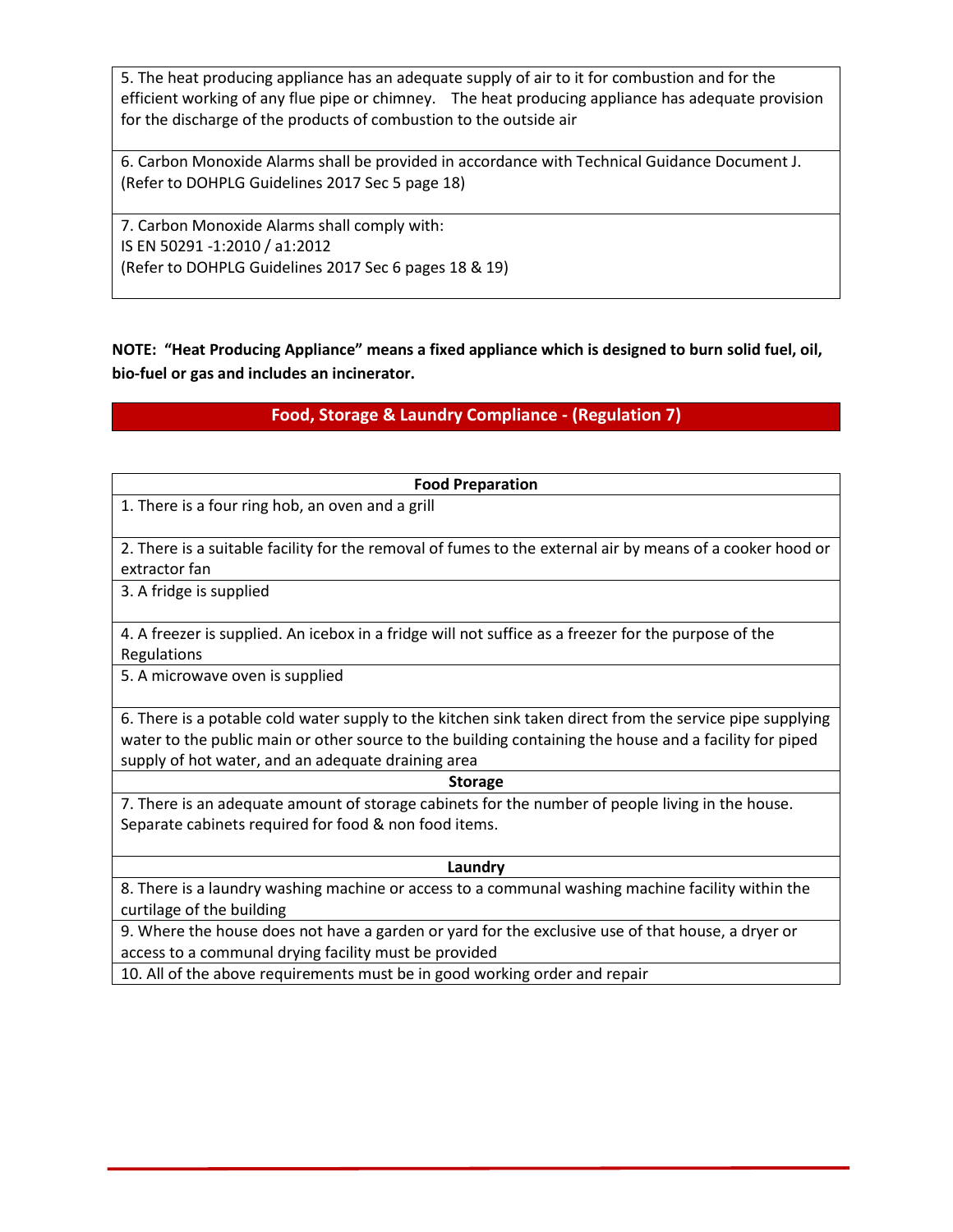#### **Kitchen Ventilation**

1. The room containing a kitchen (of more than 6.5 sq m in floor area) has a wall or window vent 2. The vent must provide 6,500 sq mm of ventilation

3. The room containing a kitchen (of more than 6.5 sq m in floor area) must have an openable window section or door directly to external air. In a kitchen of less than 6.5 sq m in area, which does not contain an openable window to external air, the mechanical extract ventilation should include an automatic 15 minutes over-run or be controlled by a humidistat and provision should be made for air supply via a 10mm gap under the door or equivalent

4. In the room containing a kitchen (of any size) there must be mechanical extract ventilation or ceiling/wall vent exiting at or above roof level (passive stack vent).

### **Bathroom/WC Ventilation**

6. In each bathroom/WC, where there is an openable window or door to external air, the opening section must be a minimum 1/20th of floor area

7. In each bathroom/WC, there must be a mechanical extraction vent unobstructed or passive stack vent with humidity control, in working order

8. In each bathroom/WC, without opening section to external air for rapid ventilation the mechanical extraction vent must have 15 minutes overrun or be controlled by humidistat; & 10mm gap under door

### **Habitable Rooms Ventilation**

9. In each habitable room there must be an openable external window/door & openable section to be 1/20 of the floor area

10. In each habitable room there shall be a wall or window ventilation opening, unobstructed and with a minimum sectional area of 6,500sq mm opening to external air

11. Where a mechanical ventilation system is installed, all mechanical ventilation supply and extract grills are clear and unblocked and all fans are running with appropriate indicators.

12. There is a maintenance and operational manual available for mechanical ventilation systems

# **Lighting Compliance - (Regulation 9)**

### **Lighting Compliance**

1. There is adequate natural lighting in all habitable rooms

2. There is adequate artificial lighting for the circulation routes and all rooms used or intended for use by the tenant

3. Any window in the room containing a bath and/or shower and a water closet is adequately screened e.g. by a blind or by means of frosted glass

4. There is adequate artificial light in all common areas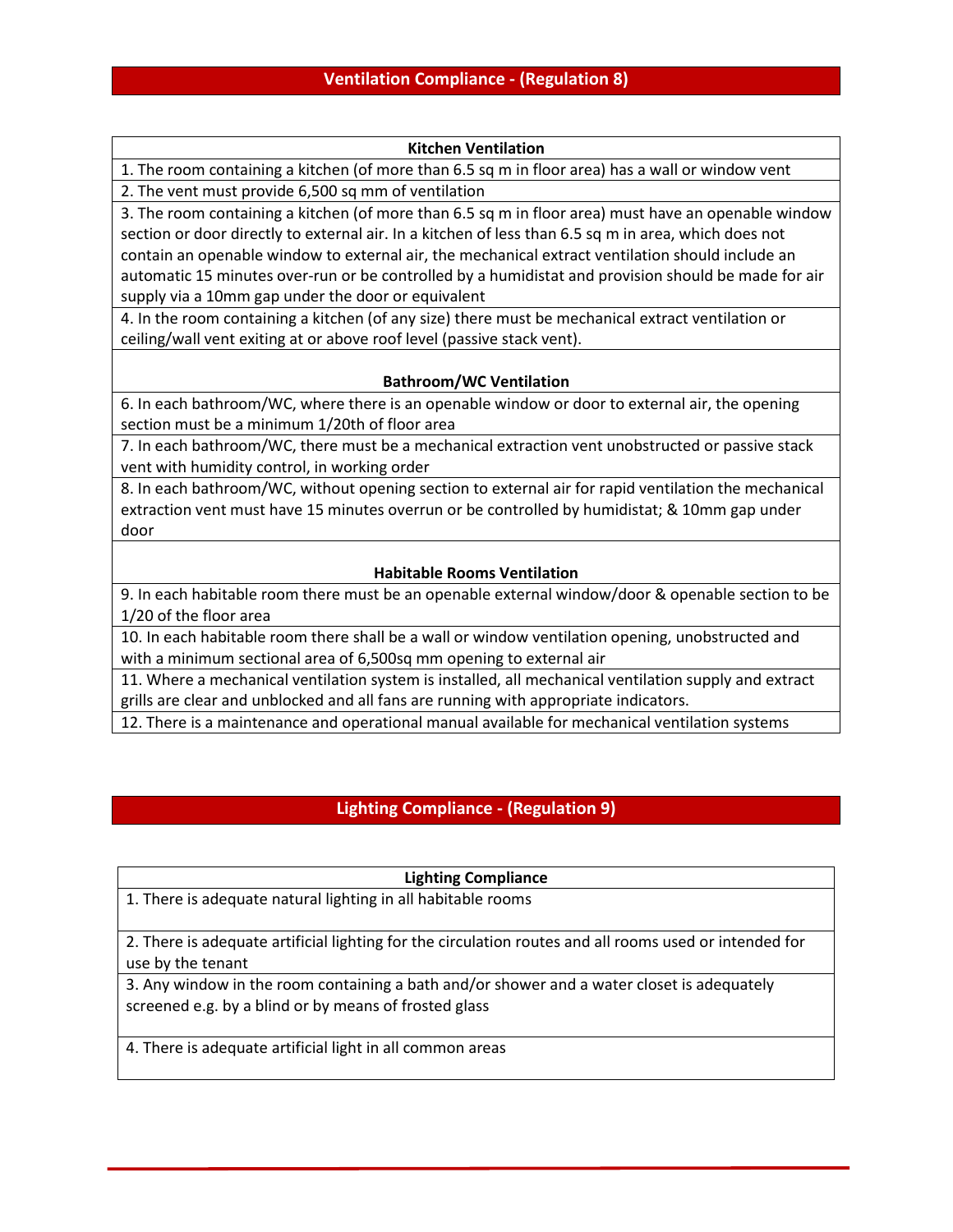# **Fire Safety Compliance - (Regulation 10)**

### **Fire Safety - Single Houses**

1. There is a suitably located smoke alarm in the ground floor hallway (or room in an open plan design) and each upper floor landing of the stairway

2. Smoke alarms shall be mains wired with battery backup or 10 years self contained battery operated

3. Each smoke alarm must carry the CE mark and comply with IS EN 14604:2005. Smoke alarms shall be installed as per manufacturer's instructions

4. Each smoke alarm shall be in working order and be within its *End of Life* indicator

5. There is a fire blanket in the house located in the Kitchen. The fire blanket must be securely wall mounted in a prominent location and provided with clear instructions on its use. The fire blanket shall comply with EN1869:1997.

### **NOTE: FIRE SAFETY - MULTI-UNIT BUILDING. SEPARATE CHECK LIST BELOW**

# **Refuse Compliance - (Regulation 11)**

### **Refuse Compliance**

1. There is suitable and adequate, pest and vermin proof refuse storage facilities provided for each house

2. Where there is more than one house in the building, these facilities can be provided individually for each house or a communal facility can be provided for the building provided it is suitable and adequate to collect and store the refuse in an appropriate manner between collections

# **Gas, Oil & Electricity Compliance - (Regulation 12)**

### **Electricity & Gas Compliance**

1. Are the installations for the supply of gas, oil and electricity including pipework, storage facilities and electrical distribution boxes maintained in good repair and safe working order. *The presence of one or more of the following may assist in assessing compliance.* 

2. Is there a Declaration of Conformance with IS 813:2014 Annex E Safety Check inspection report issued within the previous 12 months by an RGII **registered gas installer** 

3. Is there a current Periodic Inspection Report by a Safe Electric **registered electrical contractor?** *This report must show that no remedial or advisory works are required.* 

4. Is there an Inspection Report issued within the previous 12 months from a suitably competent person that the **oil installation** in the house is safe and in proper working order